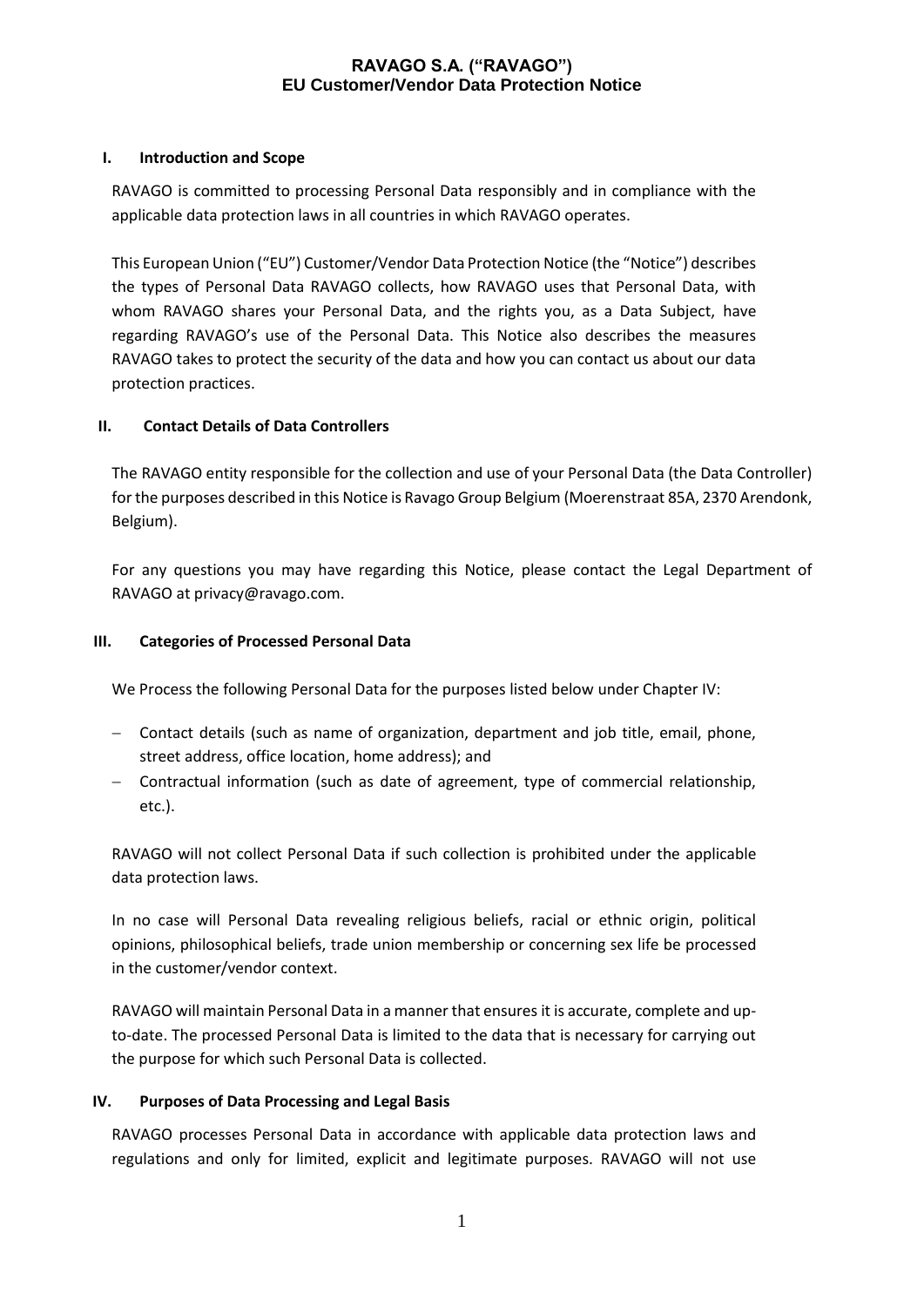Personal Data for any purpose that is incompatible with the original purpose for which it was collected, unless you provide your prior explicit consent for further use.

Personal Data relating to Customers/Vendors will be Processed for the purposes of:

| <b>Type of Personal Data</b>                                                                                          | <b>Legal Basis</b>                                                      |
|-----------------------------------------------------------------------------------------------------------------------|-------------------------------------------------------------------------|
| Commercial activities related to the<br>purchase of products/raw materials from<br>former/potential/current suppliers | Legal contract with supplier/customer                                   |
| Commercial activities related to the sale of<br>products/raw<br>materials<br>to<br>former/potential/current clients;  | Legal contract with supplier/customer                                   |
| Product management/quality activities                                                                                 | Applicable legal provisions                                             |
| Invoice administration for suppliers and<br>customers                                                                 | Applicable legal provisions                                             |
| Sales administration and tariff consultation                                                                          | Legitimate business interests                                           |
| Stock correction and stock devaluation                                                                                | Legitimate business interests                                           |
| Supply chain and commercial activities<br>related to external warehouses                                              | Legal contract with supplier/customer                                   |
| RAVAGO's<br>Management<br>of<br>external<br>accounting and tax systems                                                | Applicable legal provisions                                             |
| Management of consulting activities, credit<br>administration and credit diary                                        | Legitimate business interests/ Legal<br>contract with supplier/customer |
| Quality audits & assessments, complaint<br>management                                                                 | Applicable legal provisions/ Legitimate<br>business interests           |
| Carrying out promotional operations;                                                                                  | Legitimate business interests                                           |
| Conducting statistical surveys                                                                                        | Legitimate business interests                                           |
| Conduct email marketing                                                                                               | Legitimate business interests                                           |

The legitimate business interest is mainly the development of RAVAGO's ordinary course of business. Furthermore, Personal Data of RAVAGO's customers, vendors, and external consultants (including their contact person and sales representatives) may be processed for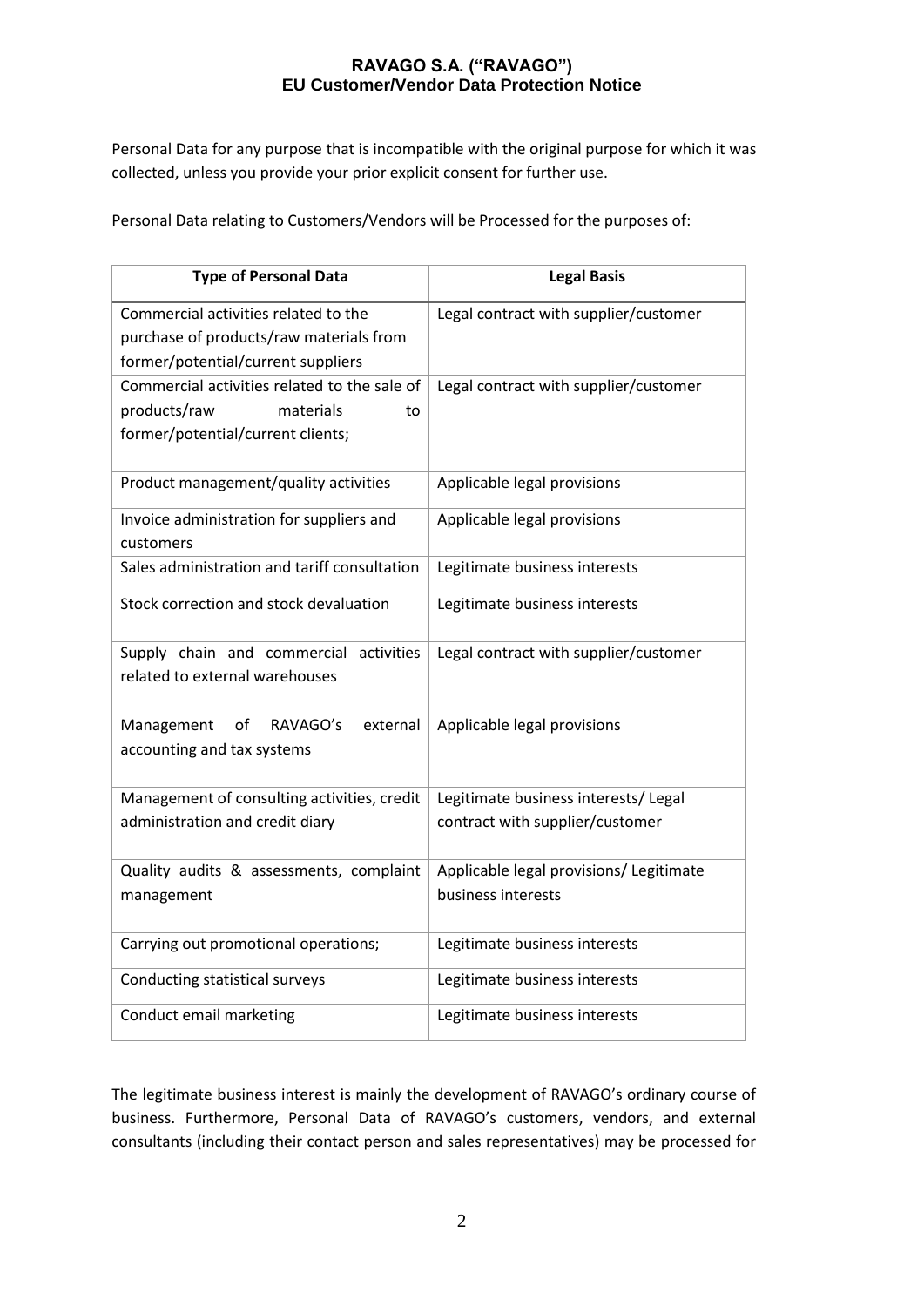the purposes of the legitimate interest only if such an interest is not overridden by the Data Subject's fundamental rights and freedoms, or interests.

RAVAGO ensures that its internal governance procedures clearly specify the reasons behind decisions to use Personal Data for alternative Processing purposes. Prior to using your Personal Data for a purpose other than the one for which it was initially collected, you will be informed about such a new purpose.

## **V. Data Security**

RAVAGO has implemented appropriate technical and organizational measures to ensure a level of security appropriate to the risk, such risk analysis includes an analysis of the risk of compromising the rights of the Data Subject, costs of implementation, and the nature, scope, context and purposes for Data Processing.

The measures include:

- i. encryption of Personal Data where applicable/appropriate;
- ii. the ability to ensure the ongoing confidentiality, integrity, availability and resilience of Processing systems and services;

# **VI. Recipients or Categories of Recipients**

Ravago will grant access to Personal Data to Ravago's following internal departments:

- $\bullet$  HR
- Legal
- $\bullet$  IT
- Teamleaders
- Preventie adviseurs
- Reception/ secretarial office
- Communication department

RAVAGO will only grant access to Personal Data on a need-to-know basis, and such access will be limited to the Personal Data that is necessary to perform the function for which such access is granted.

Authorization to access Personal Data will always be linked to the function so that no authorization will be extended to access Personal Data on a personal basis. Service providers will only receive Personal Data according to the purposes of the service agreement with RAVAGO.

## **VII. International Data Transfers**

International data transfers refer to transfers of Personal Data outside of the European Economic Area ("EEA"). The international footprint of RAVAGO involves the transfer of Personal Data to and from other group companies or third parties, which may be located outside the EEA, including the United